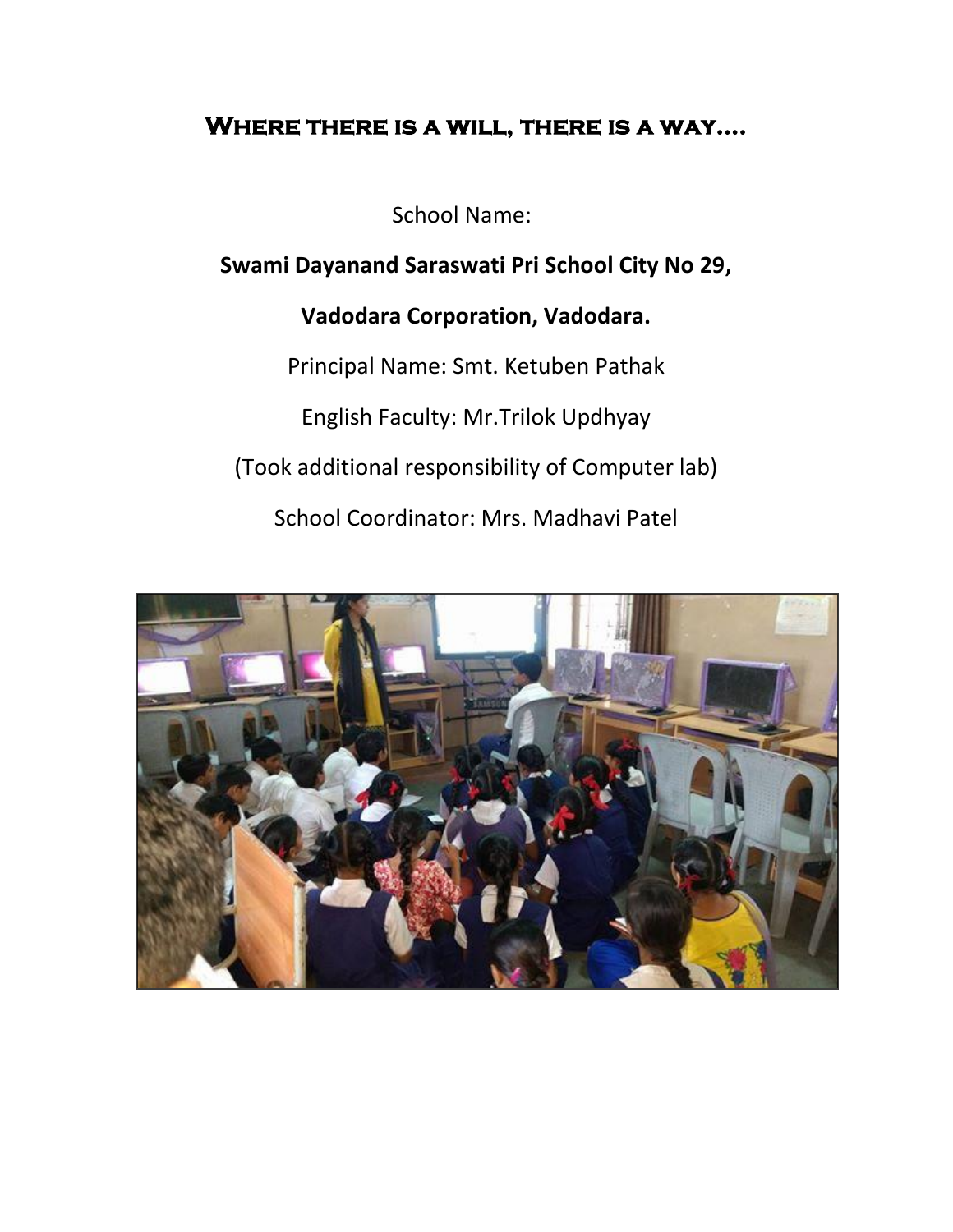## *Effective use of computer lab:*

This government school is a great example of utilizing resources effectively. School management along with teaching and not teaching staff have integrated computer aided learning in day to day education process. Students are trained well to handle and maintain small issues related to computer lab.



[From Left: Principal Smt.Ketuben, School coordinator Mrs.Madhavi Patel, Students Abrar and Hasanraza with English teacher Mr.Trilok in middle]

During our recent visit on 4th July 2016, we found two students "Master Khatri Abrar A" and Master "Ansari Hasanraza I" were handling the whole computer lab along with their English teacher Mr.Trilok Updhyay.

It was really amazing to see the model of lecture delivery. Teacher was teaching a topic "Magnetism" and other students were learning the topic sitting on floor. *Abrar was handling the main teacher computer and he was driving the educational content as the topic was flowing.* Abrar and Hasarnraza also showed the steps of preventive maintenance like how to un-plug and plug computers? How to keep the lab clean? etc. Such a maturity is really appreciable at this young age. We asked the reason of this expertise, they mentioned that it was all because of Trilok sir's training.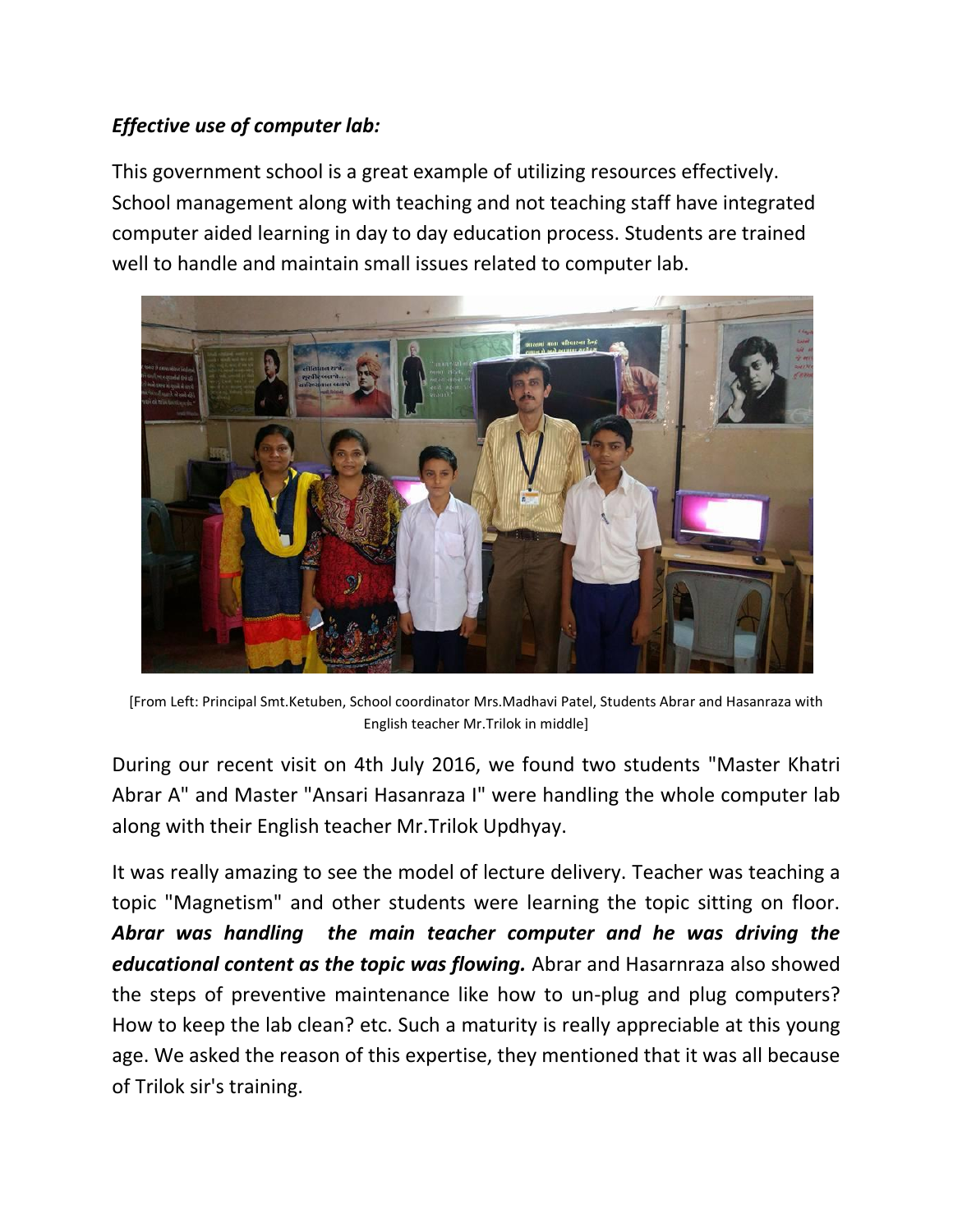### *True Leadership:*

Principal maam Smt.Ketuben Pathak is playing a very effective leadership role. She has identified the key strengths of her school team. She has done a very effective work allocation. Knowing the strength of Trilok sir, she has assign the computer lab responsibility him. She interacted with local NGOs like Rotary club and L & T foundation to bring additional resources like LED TV, educational software for computer lab. She ensures the cleanliness of lab by putting extra efforts.



### *Efficient role of school coordinator:*

School coordinator has played very efficient role by acting as bridge between students, teachers and school management. Mrs. Madhavi Patel visits computer lab regularly and keeps principal maam updated regarding activities. She has also ensured that CAL lectures are inculcated in day to day teaching learning process. All students give very strong positive response about computer usage when asked.

Madhavi has gone extra mile and supported her school teachers for "CCC" exams which is very important for teachers.